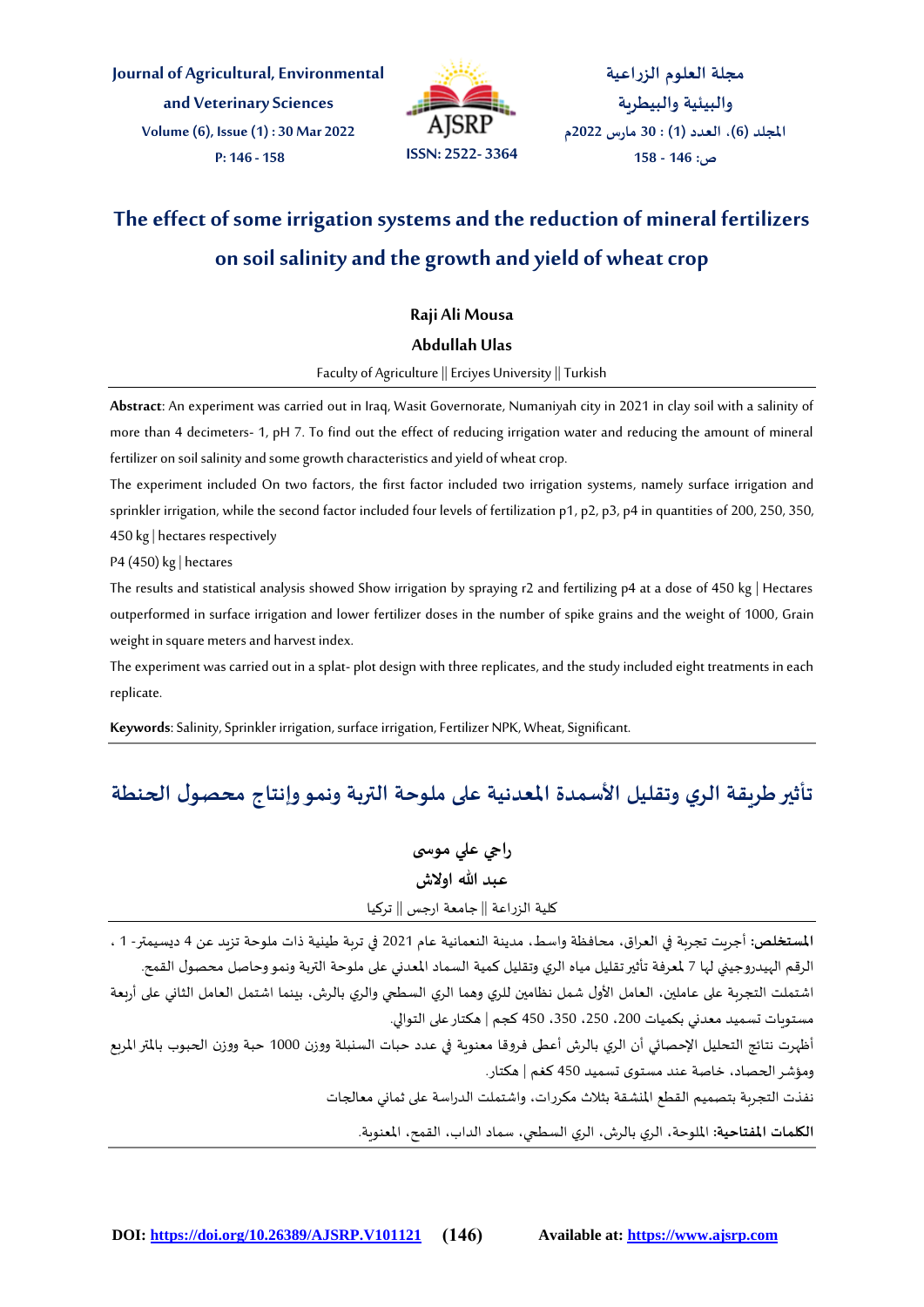#### **Introduction.**

One of the problems facing the agricultural sector in Iraq is soil degradation due to salinity and lack of water, one of the main causes of salinity is adding quantities of water to the field and giving mineral fertilizer more than the need of the plant, so the start of serious thinking about adopting saline agriculture (coexistence with salinity) by reducing fertilizer doses and using irrigation methods Modern and the cultivation of plants sensitive to salt such as wheat, which has a direct relationship with people's food.

In Iraq, studies referred that about 25%of its area are saline[Altay2012] specially in the middle and south parts of Iraq this area is increasing about 2500 hectares every year (Qadir., et al 2012)

Increasing the irrigation water above the plant's need by a great deal leads to flood the soil and increase its salinity.

Fertilizers, especially nitrogen fertilizers, are considered among the important factors that lead to an increase in the yield, provided that the fertilizers are added in the specified quantities and within the recommended dates (Bushra. A. Gaber Mohammed and Ayad H.Ali, 2011)

high productivity of wheat which is a basic food for all people and to reduce the negative impact on the soil that is salinized by increased fertilizer and water.

Therefore, some techniques have been introduced that reduce the effect of salinity in this water, increase the penetration of roots into the soil and their absorption of nutrients and reduce the harmful effect of salts.

The mineral fertilizer is 400 kg Hectares were the best in most of the characteristics of the wheat plant, such as the number of spike kernels, the weight of 1000 grains and the weight of the grains per square meter (Mustafa Sobhi Abdul- Jabbar and Abdul-Wahhab Khudair Al- Obaid, 2016)

Sprinkler irrigation was superior to surface irrigation because it makes the moisture permanent in the root system and reduces the air temperature, and these results are consistent with what previous research has reached.

Finally, the goal of the research seeks to study the possibility of coexisting with salinity by using an appropriate fertilizer dose under modern irrigation that reduces water, as the problem of salinization of agricultural lands is one of the biggest problems facing countries in dry and semi- arid areas as a result of an increase in the concentrations of dissolved salts in the soil.

This research aims to reduce water waste and Using modern irrigation methods, such as sprinkler and drip irrigation, to according to the needs of agricultural crops, in order to avoid soil salinity problems.

#### **The problem and its causes**

Saline soils that contain salts that are Dissolved salts in their deep layers or in groundwater and may saline in the future as long as the salts rise in the upper layers causing damage to field crops Or that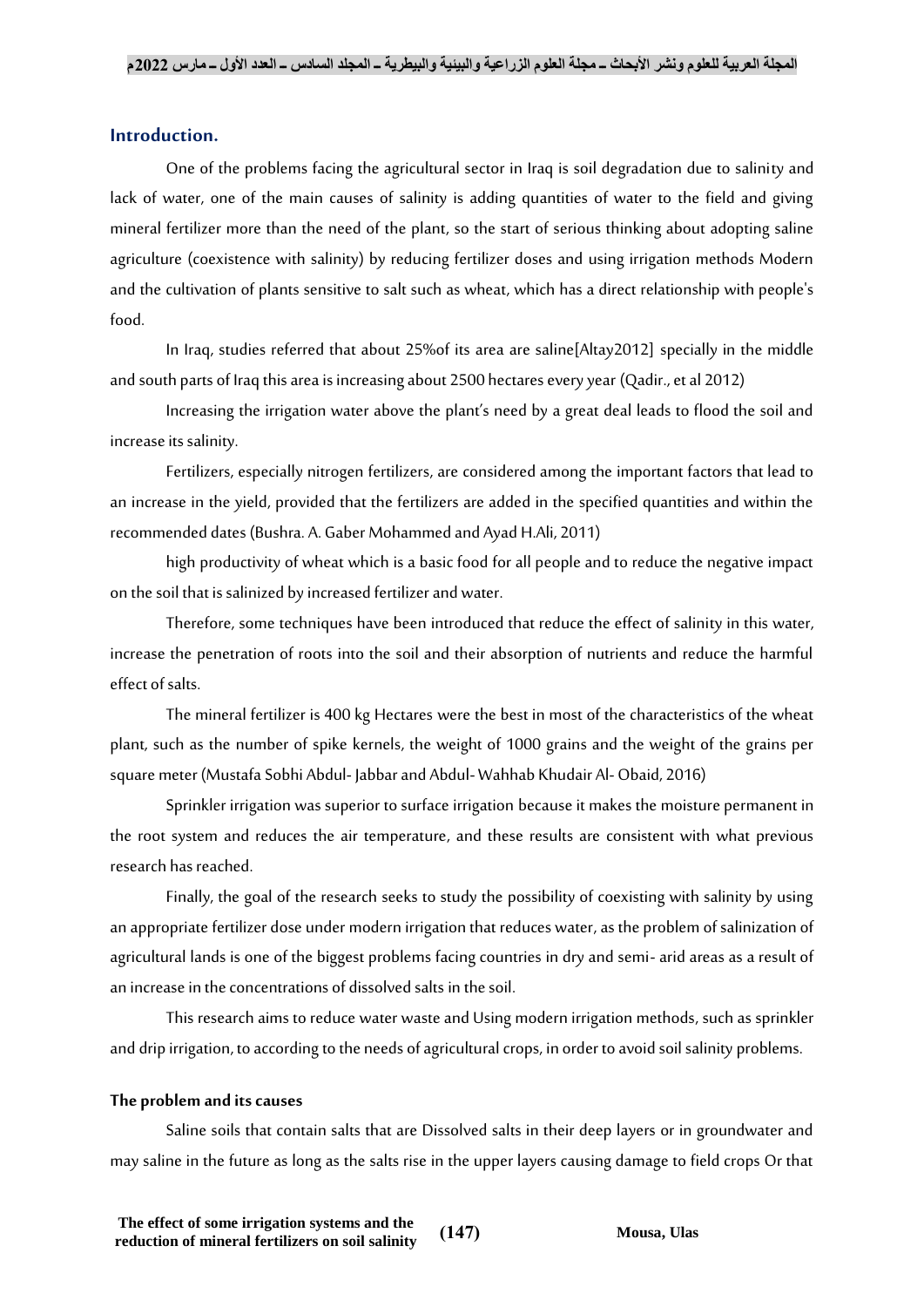#### **المجلة العربية للعلوم ونشر األبحاث ــ مجلة العلوم الزراعية والبيئية والبيطرية ــ المجلد السادس ــ العدد األول ــ مارس 2022م**

saline soils are soils in which the degree of electrical conductivity is more than 4 mm / cm at a degree of 25 °C and the percentage of exchangeable sodium is less than 15% of the total cations and the degree of reaction of the soil is less than 8.5 (Amin I. Ismayilov, et al., 2021)

#### **Literature Review**

It is important to determine the effect of the sprinkler irrigation method on soil salinity and verify this effect by referring to the research and studies carried out by researchers.

In this way, how can we reduce irrigation water and soil salinity?

The Sprinkler Irrigation Provided 12% of surface irrigation water, and improving of physical properties soil (Ani1998)

The Sprinkler irrigation reduced the wheat irrigation water from 27- 33%, and the productivity increased from 49- 200%, compared to surface irrigation.

At the same time this type of irrigation, as shown by (Al- Zubaidi et al 2009) led to an increase in the soil's moisture content.

It is necessary to know, does sprinkler irrigation increase productivity?

(Al- Dairi., et al 2011) Explained an experience in Syria was that the yield of irrigation by sprinkler was 1.78 kg |m2 wheat and for barley 1.18 kg |m2 while for surface irrigation it was 0.88 for wheat and 0.60 barely.

(Al- Awadi 2020) has tested that sprinkler irrigation is better than surface irrigation in the following characteristics of wheat:

The number of spikes per square meter, the number of spike grains, the harvest index, the weight of the grains and the weight of 1000 grains, but although the sprinkler irrigation method is good, it is not suitable in very windy days, as the salts are concentrated on the surface of the soil and the problem can be not irrigation during high winds and washing the surface layer of the soil after harvest.

#### **Material andmethods.**

**Location**, sources, kind, whole properties of materials

The experiment will be carried out in **IRAQ** the lands of the city of **Nu'maniyah** for the agricultural season 2021- 2022 within a soil whose characteristics will be knew through analysis of soil samples

| EC1:1 Ms $\vert$ cm    | 3.0       |      |
|------------------------|-----------|------|
| pH                     | 6.5       |      |
| Dissolved ions Meq   L | $Ca++$    | 10.0 |
|                        | $Mg^{++}$ | 9.7  |
|                        | $Na+$     | 5.3  |
|                        |           | 13.0 |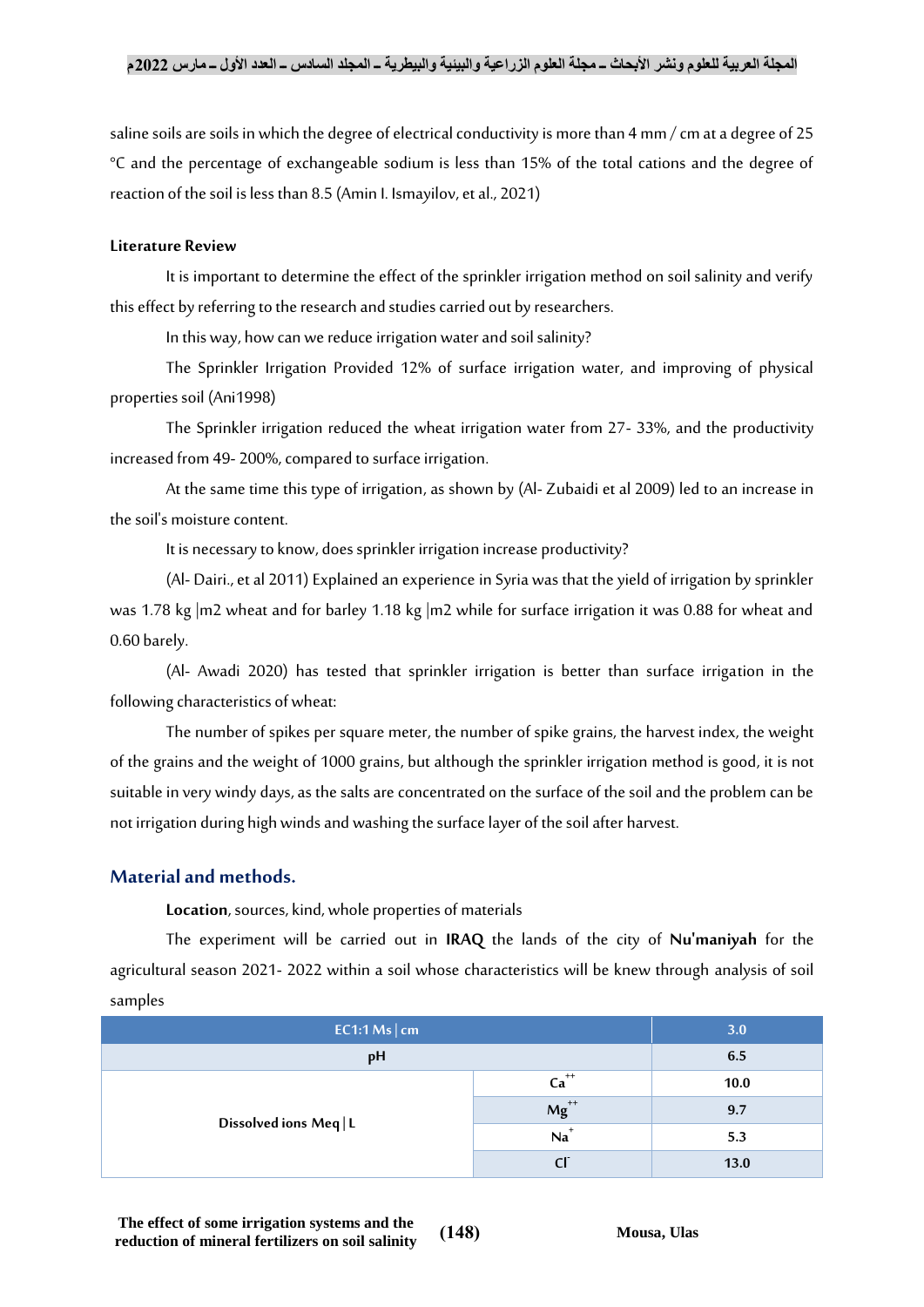|                           | EC1:1 Ms $\vert$ cm |                  |      |       |                 |        |     |         |  |
|---------------------------|---------------------|------------------|------|-------|-----------------|--------|-----|---------|--|
|                           |                     |                  |      |       | SO <sub>4</sub> |        |     | 9.6     |  |
|                           |                     | HCO <sub>3</sub> |      |       | 1.5             |        |     |         |  |
|                           |                     |                  |      |       | clay            |        |     | 11.6    |  |
| % Soil texture            |                     |                  |      |       | silt            |        |     | 47.4    |  |
|                           |                     |                  |      |       | sand            |        |     | 41.0    |  |
| Irrigation water analysis | HCO <sub>3</sub>    | SO <sub>4</sub>  | $CI$ | $Na+$ | $Mg^{++}$       | $Ca++$ | pH  | EC      |  |
|                           |                     |                  |      | ppm   |                 |        |     | $dSm-1$ |  |
|                           | 2.9                 | 4.6              | 3.7  | 4.3   | 2.7             | 5.1    | 7.8 | 1.5     |  |

land will be planted with wheat part of it under the system of linear sprinkler irrigation, and the other part is subject to flood irrigation... The land of the experiment will be well plowed and fertilizer added (200- 250- 350- 450 kg | hectare) and

Wheat seeds are added at a rate of 120 kg| hectare after 50 days of sowing the second half of the fertilizer is given. according to recommendation of Iraqi ministry of agriculture

The experiment was carried out by Split- Plot Designs.

Experiment factors

1- The first factor: irrigation methods, including two levels

r1 Surface irrigation ……. r2 Sprinkler irrigation

2- The second factor: It includes four levels of NPK

F1: 200 kg | hectare …………… F2: 250 kg | hectare

F3: 350 kg | hectare …………… F4: 400 kg | hectare

Note: The length of the plant is measured using a ruler from the surface of the soil to the end of

the spike

Spike length| cm by a ruler after harvesting.

number of spike grains after harvesting.

Weight 1000 g..taking 1000 seeds from several spikes and to weight seeds by a sensitive balance after harvesting.

Production g|m2..taking Square meter of experience of wheat and seed extraction from spikes, and knowing their weight

Harvest index %.. Harvest index% = grain yield / biological yield x 100

This information, whether for surface irrigation or sprinkler irrigation, we enter it in tables as follows for the purpose of statistical analysis..

SPSS statistical analysis was used, where significant differences appeared according to Duncan's test the practical results showed the success of growing wheat in saline soils after reducing irrigation water and mineral fertilizers by using sprinkler irrigation.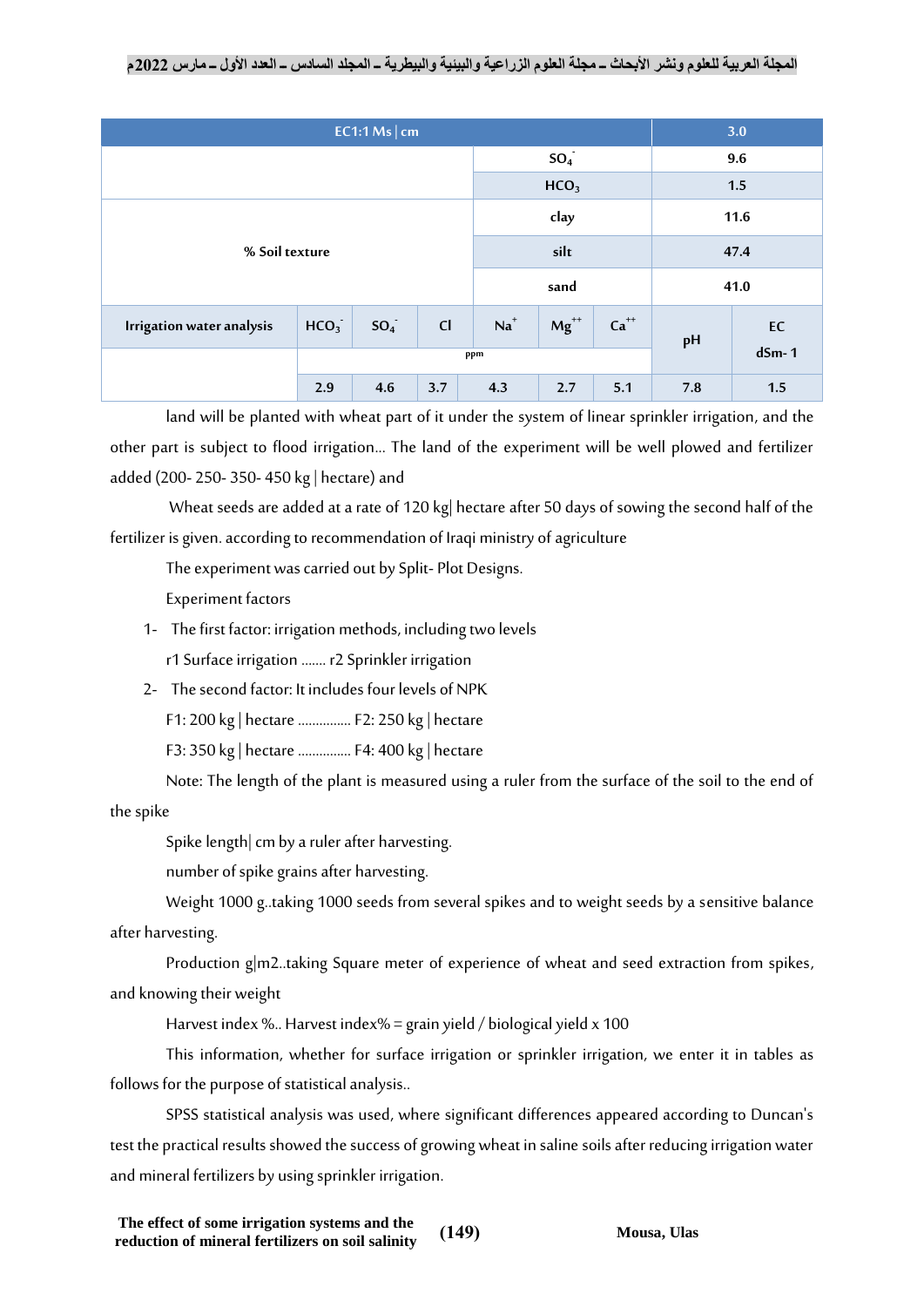The effect on the plant, the statistical analysis showed that there were significant differences in the phenotypic characteristics of the wheat plant (plant length | cm, number of grains of spike, weight 1000 grains, grain yield g.m2- % harvest index, While the spike length was insignificant.

## **Effects on soil:**

After the end of the experiment, an increase in the concentration of Na+, Ca+2 and Mg+2 ions on the surface of the soil was observed in sprinkler irrigation compared to surface irrigation because the first gives high irrigation efficiency and does not occur in the washing process of the soil so that the cations move to the second depth.

- There were no significant differences in the pH before planting due to the absence of carbonates in most soils and their low content of bicarbonate and organic matter (Mohamed A.R., et al., 2017)
- The high electrical conductivity values of the soil in the surface layer due to the movement of salts upwards and the high level of evaporation.
- The predominance of chloride salts, especially sodium chloride, where the chlorine ion was sulfate> bicarbonate (district, Haryana Sanjay Kumar, et al., 2011).
- On the soil, the electrical conductivity increased slightly in the surface layer only, without the area of deepening the roots, and the magnesium ions were concentrated.

# **Results.**

We conclude that there were significant differences in some phenotypic characteristics of wheat except for the length of the spike as a result of fertilization and the irrigation method in which sprinkler irrigation was superior to surface irrigation on all plant characteristics except for the length of the plant.

| <b>Descriptives</b> |              |              |        |                          |               |             |                                     |                |                |  |
|---------------------|--------------|--------------|--------|--------------------------|---------------|-------------|-------------------------------------|----------------|----------------|--|
|                     |              | $\mathsf{N}$ | Mean   | Std.<br><b>Deviation</b> | Std.<br>Error |             | 95% Confidence Interval for<br>Mean | <b>Minimum</b> | <b>Maximum</b> |  |
|                     |              |              |        |                          |               | Lower Bound | <b>Upper Bound</b>                  |                |                |  |
|                     | <b>F1R1</b>  | 3            | 80.33  | .577                     | .333          | 78.90       | 81.77                               | 80             | 81             |  |
|                     | <b>F2R1</b>  | 3            | 101.00 | 1.000                    | .577          | 98.52       | 103.48                              | 100            | 102            |  |
|                     | <b>F3R1</b>  | 3            | 91.90  | 1.868                    | 1.079         | 87.26       | 96.54                               | 90             | 94             |  |
|                     | <b>F4R1</b>  | 3            | 111.33 | 1.528                    | .882          | 107.54      | 115.13                              | 110            | 113            |  |
| <b>Plant lenth</b>  | <b>F1R2</b>  | 3            | 78.30  | 1.000                    | .577          | 75.82       | 80.78                               | 77             | 79             |  |
|                     | <b>F2R2</b>  | 3            | 81.20  | 1.217                    | .702          | 78.18       | 84.22                               | 80             | 82             |  |
|                     | <b>F3R2</b>  | 3            | 76.33  | 3.055                    | 1.764         | 68.74       | 83.92                               | 73             | 79             |  |
|                     | <b>F4R2</b>  | 3            | 87.20  | 2.762                    | 1.595         | 80.34       | 94.06                               | 85             | 90             |  |
|                     | <b>Total</b> | 24           | 88.45  | 11.872                   | 2.423         | 83.44       | 93.46                               | 73             | 113            |  |
| spike               | <b>F1R1</b>  | 3            | 8.60   | 1.136                    | .656          | 5.78        | 11.42                               | 8              | 10             |  |
| lenth               | <b>F2R1</b>  | 3            | 9.30   | 1.473                    | .850          | 5.64        | 12.96                               | 8              | 11             |  |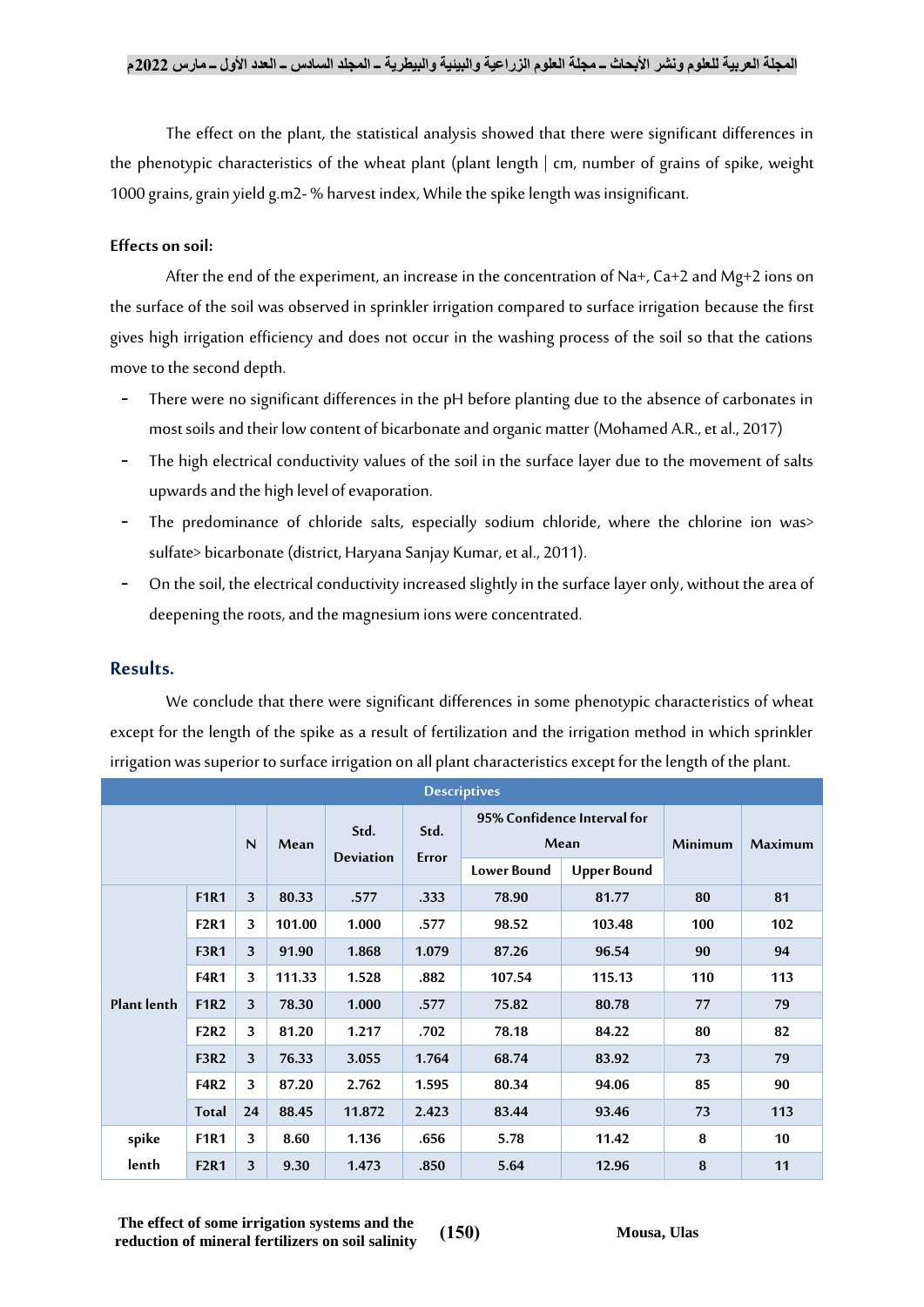|                   |              |    |        |         |        | <b>Descriptives</b> |         |                  |        |
|-------------------|--------------|----|--------|---------|--------|---------------------|---------|------------------|--------|
|                   | <b>F3R1</b>  | 3  | 9.40   | 1.637   | .945   | 5.33                | 13.47   | 8                | 11     |
|                   | <b>F4R1</b>  | 3  | 9.40   | 2.254   | 1.301  | 3.80                | 15.00   | ${\bf 8}$        | 12     |
|                   | <b>F1R2</b>  | 3  | 9.37   | 1.290   | .745   | 6.16                | 12.57   | ${\bf 8}$        | 11     |
|                   | <b>F2R2</b>  | 3  | 10.20  | 1.000   | .577   | 7.72                | 12.68   | $\boldsymbol{9}$ | 11     |
|                   | <b>F3R2</b>  | 3  | 10.80  | 2.166   | 1.250  | 5.42                | 16.18   | ${\bf 8}$        | 12     |
|                   | <b>F4R2</b>  | 3  | 10.80  | 1.311   | .757   | 7.54                | 14.06   | $\boldsymbol{9}$ | 12     |
|                   | <b>Total</b> | 24 | 9.73   | 1.526   | .311   | 9.09                | 10.38   | ${\bf 8}$        | 12     |
|                   | <b>F1R1</b>  | 3  | 19.00  | 1.000   | .577   | 16.52               | 21.48   | 18               | 20     |
|                   | <b>F2R1</b>  | 3  | 30.00  | 1.000   | .577   | 27.52               | 32.48   | 29               | 31     |
|                   | <b>F3R1</b>  | 3  | 24.00  | 2.646   | 1.528  | 17.43               | 30.57   | 22               | 27     |
| number of         | <b>F4R1</b>  | 3  | 32.67  | 2.082   | 1.202  | 27.50               | 37.84   | 31               | 35     |
| grain in          | <b>F1R2</b>  | 3  | 15.33  | .577    | .333   | 13.90               | 16.77   | 15               | 16     |
| spike             | <b>F2R2</b>  | 3  | 22.33  | 2.517   | 1.453  | 16.08               | 28.58   | 20               | 25     |
|                   | <b>F3R2</b>  | 3  | 37.00  | 1.000   | .577   | 34.52               | 39.48   | 36               | 38     |
|                   | <b>F4R2</b>  | 3  | 45.00  | 2.646   | 1.528  | 38.43               | 51.57   | 43               | 48     |
|                   | <b>Total</b> | 24 | 28.17  | 9.581   | 1.956  | 24.12               | 32.21   | 15               | 48     |
|                   | <b>F1R1</b>  | 3  | 300.00 | 30.000  | 17.321 | 225.48              | 374.52  | 270              | 330    |
|                   | <b>F2R1</b>  | 3  | 290.00 | 21.794  | 12.583 | 235.86              | 344.14  | 275              | 315    |
|                   | <b>F3R1</b>  | 3  | 338.67 | 43.132  | 24.902 | 231.52              | 445.81  | 291              | 375    |
|                   | <b>F4R1</b>  | 3  | 444.67 | 67.929  | 39.219 | 275.92              | 613.41  | 402              | 523    |
| weight            | <b>F1R2</b>  | 3  | 399.67 | 164.895 | 95.202 | $-9.96$             | 809.29  | 300              | 590    |
| 1000grains        | <b>F2R2</b>  | 3  | 479.33 | 50.807  | 29.333 | 353.12              | 605.54  | 450              | 538    |
|                   | <b>F3R2</b>  | 3  | 446.67 | 164.613 | 95.039 | 37.75               | 855.59  | 262              | 578    |
|                   | <b>F4R2</b>  | 3  | 614.67 | 13.051  | 7.535  | 582.25              | 647.09  | 600              | 625    |
|                   | <b>Total</b> | 24 | 414.21 | 127.205 | 25.966 | 360.49              | 467.92  | 262              | 625    |
|                   | <b>F1R1</b>  | 3  | 244.00 | 14.422  | 8.327  | 208.17              | 279.83  | 232              | 260    |
|                   | <b>F2R1</b>  | 3  | 244.00 | 14.422  | 8.327  | 208.17              | 279.83  | 232              | 260    |
|                   | <b>F3R1</b>  | 3  | 285.00 | 30.414  | 17.559 | 209.45              | 360.55  | 250              | 305    |
| weight of         | <b>F4R1</b>  | 3  | 392.67 | 74.272  | 42.881 | 208.16              | 577.17  | 313              | 460    |
| grain in          | <b>F1R2</b>  | 3  | 395.33 | 96.671  | 55.813 | 155.19              | 635.48  | 290              | 480    |
| m2                | <b>F2R2</b>  | 3  | 308.00 | 24.269  | 14.012 | 247.71              | 368.29  | 280              | 323    |
|                   | <b>F3R2</b>  | 3  | 476.00 | 69.195  | 39.950 | 304.11              | 647.89  | 398              | 530    |
|                   | <b>F4R2</b>  | 3  | 646.67 | 155.349 | 89.691 | 260.76              | 1032.58 | 520              | 820    |
|                   | <b>Total</b> | 24 | 373.96 | 145.411 | 29.682 | 312.56              | 435.36  | 232              | 820    |
|                   | <b>F1R1</b>  | 3  | 13.33  | 1.528   | .882   | 9.54                | 17.13   | 12               | 15     |
|                   | <b>F2R1</b>  | 3  | 23.00  | 8.888   | 5.132  | .92                 | 45.08   | 13               | 30     |
| %harvest<br>index | <b>F3R1</b>  | 3  | 22.00  | 8.544   | 4.933  | .78                 | 43.22   | 14               | 31     |
|                   | <b>F4R1</b>  | 3  | 25.67  | 6.429   | 3.712  | 9.70                | 41.64   | 21               | 33     |
|                   | <b>F1R2</b>  | 3  | 18.33  | 2.082   | 1.202  | 13.16               | 23.50   | 16               | $20\,$ |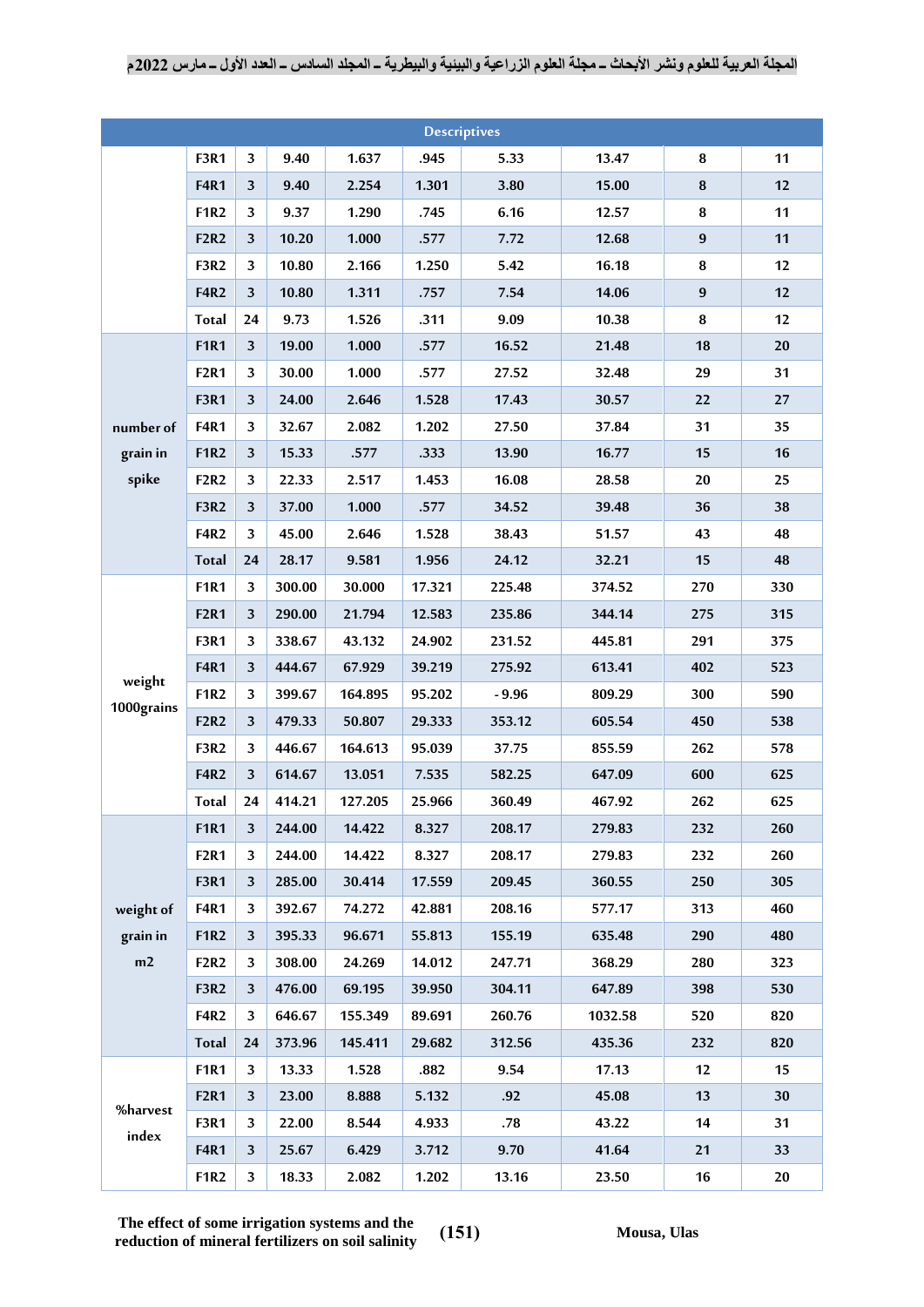| <b>Descriptives</b> |    |       |        |       |       |       |    |    |
|---------------------|----|-------|--------|-------|-------|-------|----|----|
| <b>F2R2</b>         | 3  | 37.00 | 2.000  | 1.155 | 32.03 | 41.97 | 35 | 39 |
| <b>F3R2</b>         |    | 38.67 | 1.528  | .882  | 34.87 | 42.46 | 37 | 40 |
| <b>F4R2</b>         |    | 39.00 | 2.646  | 1.528 | 32.43 | 45.57 | 36 | 41 |
| Total               | 24 | 27.13 | 10.385 | 2.120 | 22.74 | 31.51 | 12 | 41 |

| <b>ANOVA</b>          |                       |                          |                |                    |         |      |  |  |  |
|-----------------------|-----------------------|--------------------------|----------------|--------------------|---------|------|--|--|--|
|                       |                       | Sum of<br><b>Squares</b> | df             | <b>Mean Square</b> | F       | Sig. |  |  |  |
|                       | <b>Between Groups</b> | 3188.680                 | $\overline{7}$ | 455.526            | 137.000 | .000 |  |  |  |
| <b>Plant lenth</b>    | <b>Within Groups</b>  | 53.200                   | 16             | 3.325              |         |      |  |  |  |
|                       | Total                 | 3241.880                 | 23             |                    |         |      |  |  |  |
| spike lenth           | <b>Between Groups</b> | 12.967                   | 7              | 1.852              | .730    | .650 |  |  |  |
|                       | <b>Within Groups</b>  | 40.587                   | 16             | 2.537              |         |      |  |  |  |
|                       | <b>Total</b>          | 53.553                   | 23             |                    |         |      |  |  |  |
| number of grain in    | <b>Between Groups</b> | 2055.333                 | $\overline{7}$ | 293.619            | 83.891  | .000 |  |  |  |
|                       | <b>Within Groups</b>  | 56.000                   | 16             | 3.500              |         |      |  |  |  |
| spike                 | Total                 | 2111.333                 | 23             |                    |         |      |  |  |  |
|                       | <b>Between Groups</b> | 242385.958               | $\overline{7}$ | 34626.565          | 4.269   | .008 |  |  |  |
| weight 1000grains     | <b>Within Groups</b>  | 129778.000               | 16             | 8111.125           |         |      |  |  |  |
|                       | Total                 | 372163.958               | 23             |                    |         |      |  |  |  |
|                       | <b>Between Groups</b> | 394894.958               | 7              | 56413.565          | 9.873   | .000 |  |  |  |
| weight og grain in m2 | <b>Within Groups</b>  | 91426.000                | 16             | 5714.125           |         |      |  |  |  |
|                       | Total                 | 486320.958               | 23             |                    |         |      |  |  |  |
|                       | <b>Between Groups</b> | 2053.958                 | $\overline{7}$ | 293.423            | 11.003  | .000 |  |  |  |
| %harvest index        | <b>Within Groups</b>  | 426.667                  | 16             | 26.667             |         |      |  |  |  |
|                       | <b>Total</b>          | 2480.625                 | 23             |                    |         |      |  |  |  |

# **Effects on wheat plant**

#### **Plant length cm**

There were significant differences in fertilizer application and irrigation method.

The treatment (p4r1) gave an average plant height 111.33 cm compared to the treatment (p4r2) that was given83.20 cm and the rate of 78.3% with a significant difference, and this means that surface irrigation affects plant height more than sprinkler irrigation, a well as the role of nitrogen in the process of cell division and increase its growth, as a result of raising the efficiency of the roots in absorbing nutrients (Hussain., et al 2006) who found an increase in the length of the wheat plant by increasing the addition of nitrogen by surface irrigation.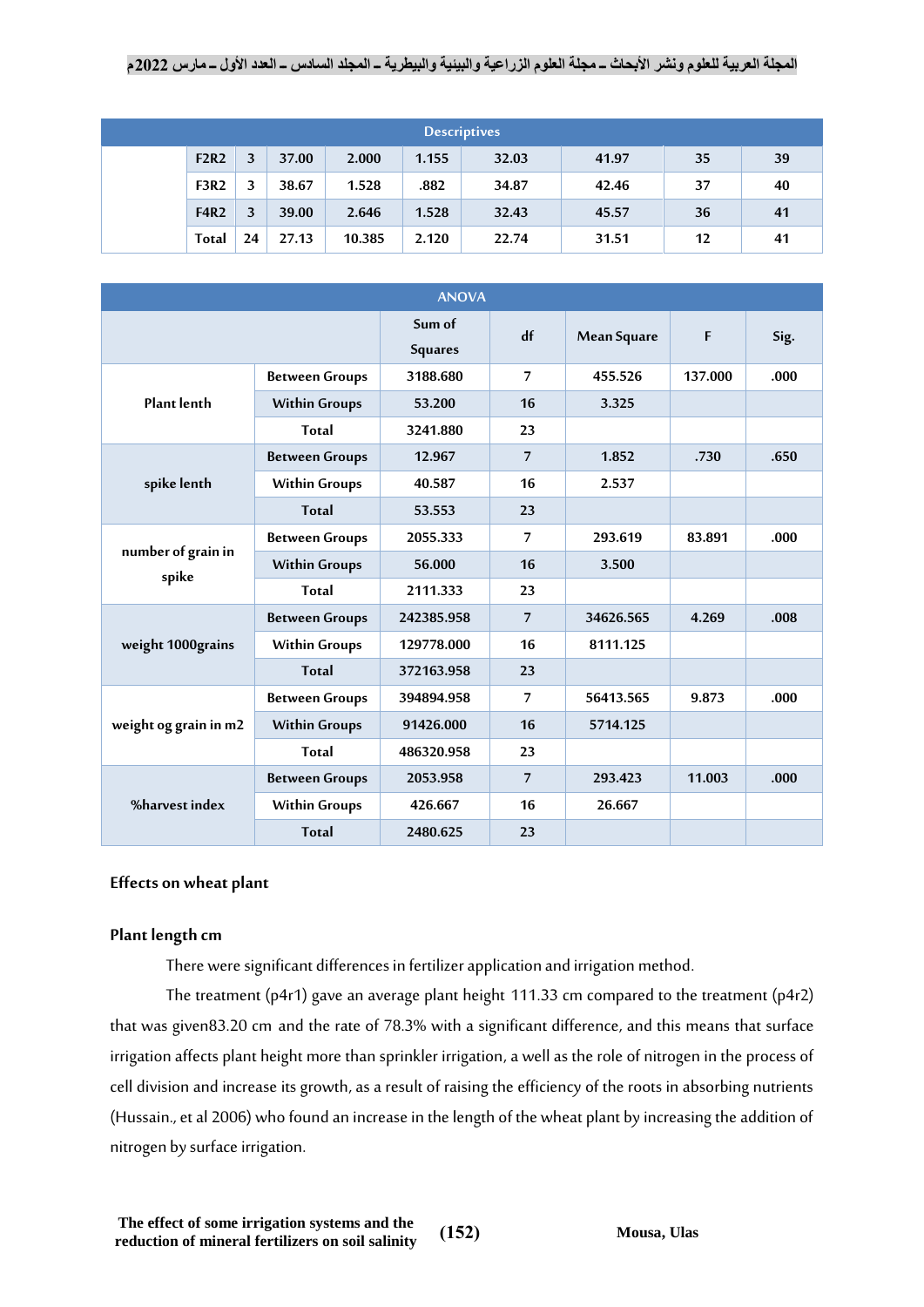|                               | <b>Plant lenth</b>                                     |                           |                                            |                |                |        |                 |  |  |  |
|-------------------------------|--------------------------------------------------------|---------------------------|--------------------------------------------|----------------|----------------|--------|-----------------|--|--|--|
| Fertilizers                   | $\mathsf{N}$                                           | Subset for alpha $= 0.05$ |                                            |                |                |        |                 |  |  |  |
|                               |                                                        | 1                         | 2                                          | $\overline{3}$ | $\overline{4}$ | 5      | $6\phantom{1}6$ |  |  |  |
| F3R2                          | $\overline{3}$                                         | 76.33                     |                                            |                |                |        |                 |  |  |  |
| <b>F1R2</b>                   | 3                                                      | 78.30                     | 78.30                                      |                |                |        |                 |  |  |  |
| <b>F1R1</b>                   | $\overline{3}$                                         |                           | 80.33                                      |                |                |        |                 |  |  |  |
| F <sub>2</sub> R <sub>2</sub> | 3                                                      |                           | 81.20                                      |                |                |        |                 |  |  |  |
| F4R <sub>2</sub>              | $\overline{3}$                                         |                           |                                            | 87.20          |                |        |                 |  |  |  |
| F3R1                          | 3                                                      |                           |                                            |                | 91.90          |        |                 |  |  |  |
| F <sub>2R1</sub>              | 3                                                      |                           |                                            |                |                | 101.00 |                 |  |  |  |
| <b>F4R1</b>                   | $\overline{3}$                                         |                           |                                            |                |                |        | 111.33          |  |  |  |
| Sig.                          |                                                        | .205                      | .082                                       | 1.000          | 1.000          | 1.000  | 1.000           |  |  |  |
|                               | Means for groups in homogeneous subsets are displayed. |                           |                                            |                |                |        |                 |  |  |  |
|                               |                                                        |                           | a. Uses Harmonic Mean Sample Size = 3.000. |                |                |        |                 |  |  |  |

# **Spikeslength cm:**

That the length of spikes in the wheat crop is for all wheat, the transactions were not affected morally and the statistical analysis did not show any significant differences in 0.05 between the levels of nitrogen fertilizer application nor the method of irrigation all transactions, and this is with what he found (Al- Omari., 2003) despite the fact that the amount of fertilizer phosphorous did not change the length of the wheat spikes.

Breeding novel wheat genotypes with reduced plant height has increased genetic gains in wheat and significantly contributed to increased wheat productivity globally(Beche et al., 2014)

| spike length       |                                                        |                           |  |  |  |  |  |
|--------------------|--------------------------------------------------------|---------------------------|--|--|--|--|--|
| <b>Fertilizers</b> | $\mathsf{N}$                                           | Subset for alpha $= 0.05$ |  |  |  |  |  |
|                    |                                                        | 1                         |  |  |  |  |  |
| <b>F1R1</b>        | $\overline{\mathbf{3}}$                                | 8.60                      |  |  |  |  |  |
| <b>F2R1</b>        | 3                                                      | 9.30                      |  |  |  |  |  |
| <b>F1R2</b>        | 3                                                      | 9.37                      |  |  |  |  |  |
| <b>F3R1</b>        | 3                                                      | 9.40                      |  |  |  |  |  |
| <b>F4R1</b>        | 3                                                      | 9.40                      |  |  |  |  |  |
| <b>F2R2</b>        | 3                                                      | 10.20                     |  |  |  |  |  |
| <b>F3R2</b>        | 3                                                      | 10.80                     |  |  |  |  |  |
| <b>F4R2</b>        | 3                                                      | 10.80                     |  |  |  |  |  |
| Sig.               |                                                        | .155                      |  |  |  |  |  |
|                    | Means for groups in homogeneous subsets are displayed. |                           |  |  |  |  |  |
|                    | a. Uses Harmonic Mean Sample Size = 3.000.             |                           |  |  |  |  |  |

**The effect of some irrigation systems and the riferrightance reduction of mineral fertilizers on soil salinity (153)** Mousa, Ulas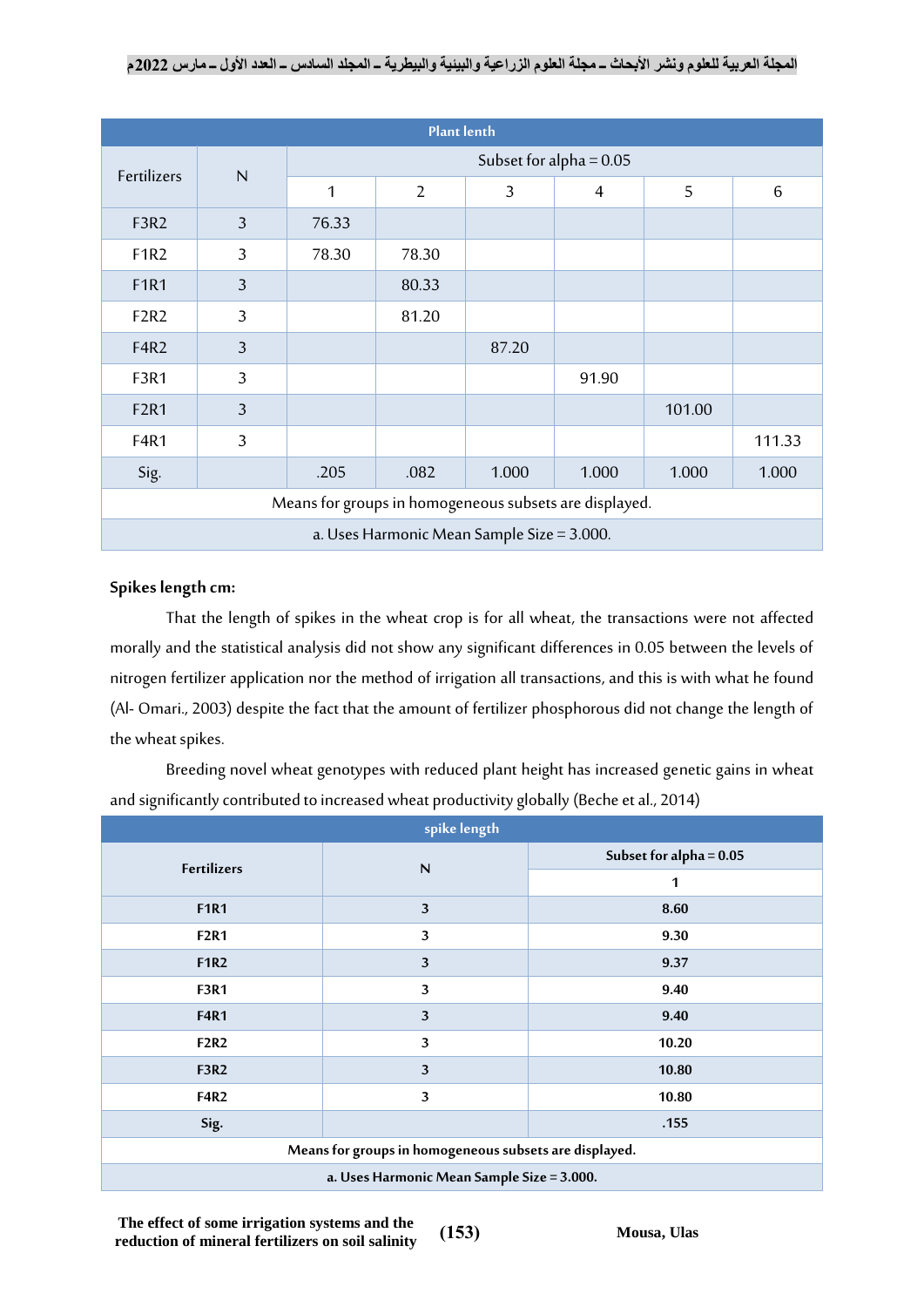#### **The number of spike grains:**

The number of seeds in a spike is considered one of the important components of the yield and it is affected significantly by the irrigation system used.

The average grain in a spike when irrigated by sprinkler reached 45 grains, compared to the number of seeds in a spike, 32 grains, in surface irrigation in the rate 72.4% of making a significant difference 0.05 in favor of the first, and the reason is due to the improvement of the soil's physical, chemical and biological properties and the increase in the percentage of organic matter.

the spike increased by increasing the levels of nitrogen fertilizer, as well as the nitrogen fertilization has the effect of filling grains (Pandey., et al 2001) this result was consistent with what he reached (Saleem., et al 2010)

In a previous study it was shown that the number of wheat spikes in surface irrigation was 38 grains and 47 grains in sprinkler irrigation (Abdul- Jabbar., et al 2016)

|                     | number of grain in spike |                                                        |                                            |                         |                           |       |       |  |  |
|---------------------|--------------------------|--------------------------------------------------------|--------------------------------------------|-------------------------|---------------------------|-------|-------|--|--|
| Duncan <sup>a</sup> |                          |                                                        |                                            |                         |                           |       |       |  |  |
| Fertilizers         | $\mathsf{N}$             |                                                        |                                            |                         | Subset for alpha $= 0.05$ |       |       |  |  |
|                     |                          | $\mathbf{1}$                                           | $\overline{2}$                             | $\overline{\mathbf{3}}$ | $\overline{4}$            | 5     | 6     |  |  |
| <b>F1R2</b>         | 3                        | 15.33                                                  |                                            |                         |                           |       |       |  |  |
| <b>F1R1</b>         | 3                        |                                                        | 19.00                                      |                         |                           |       |       |  |  |
| <b>F2R2</b>         | 3                        |                                                        |                                            | 22.33                   |                           |       |       |  |  |
| <b>F3R1</b>         | 3                        |                                                        |                                            | 24.00                   |                           |       |       |  |  |
| <b>F2R1</b>         | 3                        |                                                        |                                            |                         | 30.00                     |       |       |  |  |
| <b>F4R1</b>         | $\overline{\mathbf{3}}$  |                                                        |                                            |                         | 32.67                     |       |       |  |  |
| <b>F3R2</b>         | $\overline{\mathbf{3}}$  |                                                        |                                            |                         |                           | 37.00 |       |  |  |
| <b>F4R2</b>         | 3                        |                                                        |                                            |                         |                           |       | 45.00 |  |  |
| Sig.                |                          | 1.000                                                  | 1.000                                      | .291                    | .100                      | 1.000 | 1.000 |  |  |
|                     |                          | Means for groups in homogeneous subsets are displayed. |                                            |                         |                           |       |       |  |  |
|                     |                          |                                                        | a. Uses Harmonic Mean Sample Size = 3.000. |                         |                           |       |       |  |  |

#### **Weight of grain per m2:**

The difference in the irrigation system contributed to a difference in production.

The treatment of sprinkler irrigation was achieved significant differences for the average wheat crop 646.7 g

While it reached the highest average yield of the crop when surface irrigation 392, 7 g in rate of 60.7%

The reason may be due to the provision of moisture when.

The root zone, increased vegetative growth, which led to an increase.The total production of the wheat crop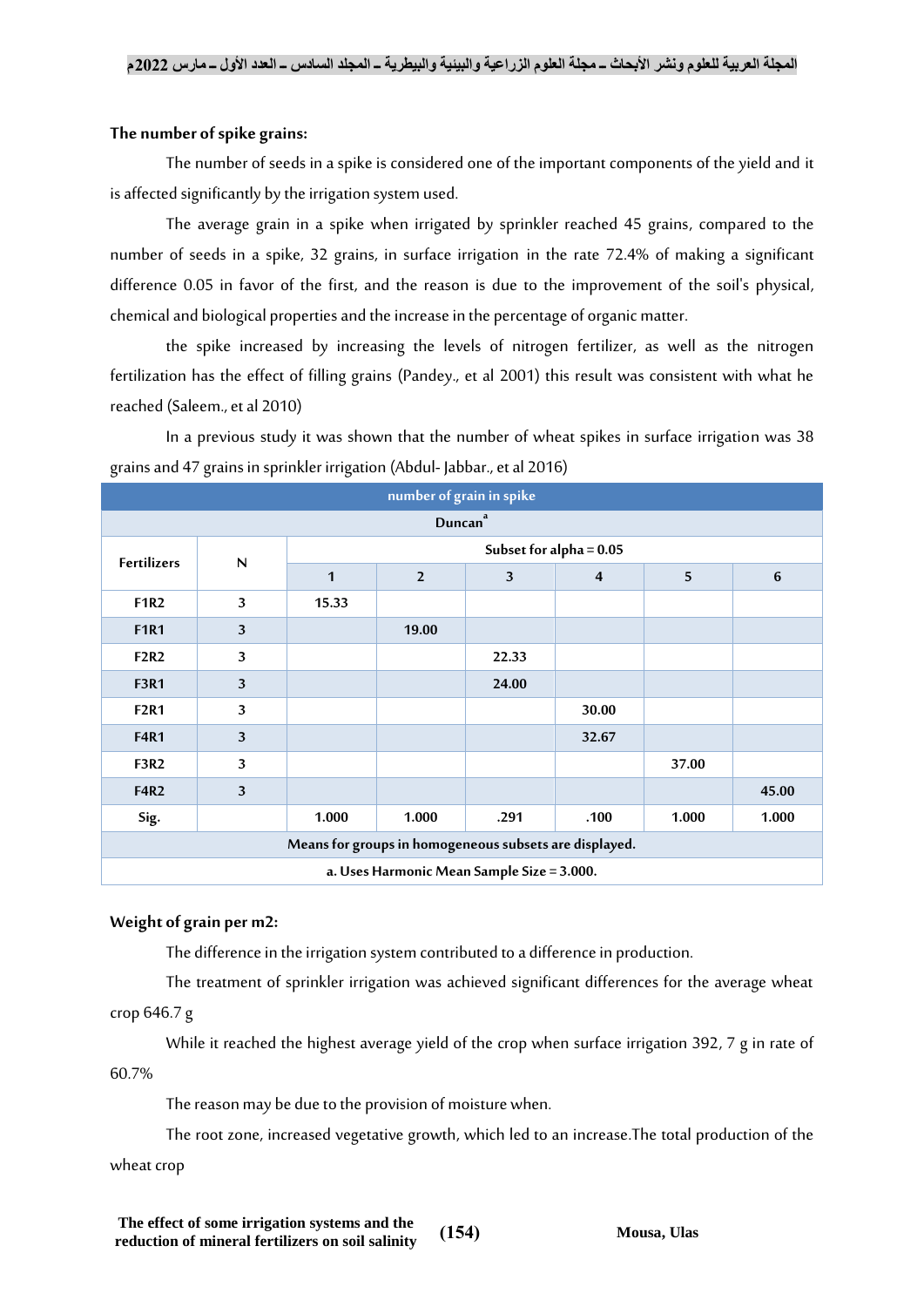This is consistent with (Saleh search 2001)

Grains  $(g / m2)$  = the number of spikes per square meter x the number of grains spike x the grain weight (g)

The weight of the kernels per square meter depends on the number of spikes and the weight of 1000 **(**Solomons., et al 2003**)**

| weight of grain in m2         |                         |                           |                                                        |        |                |  |  |  |
|-------------------------------|-------------------------|---------------------------|--------------------------------------------------------|--------|----------------|--|--|--|
| Duncan <sup>a</sup>           |                         |                           |                                                        |        |                |  |  |  |
| <b>Fertilizers</b>            | $\overline{\mathsf{N}}$ | Subset for alpha $= 0.05$ |                                                        |        |                |  |  |  |
|                               |                         | 1                         | $\overline{2}$                                         | 3      | $\overline{4}$ |  |  |  |
| <b>F1R1</b>                   | $\overline{3}$          | 244.00                    |                                                        |        |                |  |  |  |
| F <sub>2R1</sub>              | $\overline{3}$          | 244.00                    |                                                        |        |                |  |  |  |
| F3R1                          | 3                       | 285.00                    | 285.00                                                 |        |                |  |  |  |
| F <sub>2</sub> R <sub>2</sub> | $\overline{3}$          | 308.00                    | 308.00                                                 |        |                |  |  |  |
| <b>F4R1</b>                   | 3                       |                           | 392.67                                                 | 392.67 |                |  |  |  |
| <b>F1R2</b>                   | $\overline{3}$          |                           | 395.33                                                 | 395.33 |                |  |  |  |
| F3R2                          | 3                       |                           |                                                        | 476.00 |                |  |  |  |
| <b>F4R2</b>                   | $\overline{3}$          |                           |                                                        |        | 646.67         |  |  |  |
| Sig.                          |                         | .354                      | .118                                                   | .219   | 1.000          |  |  |  |
|                               |                         |                           | Means for groups in homogeneous subsets are displayed. |        |                |  |  |  |
|                               |                         |                           | a. Uses Harmonic Mean Sample Size = 3.000.             |        |                |  |  |  |

# **1000 grain spike weight**

The weight of a thousand grains is one of the most important indicators of the yield components associated with the number and weight of the grains per spike and the number of spikes per unit area.

The irrigation method had an effect, the average of the treatment (f4r2) was 615 kg which the treatment (f4r1) was 445 gm, because Sprinkler irrigation reduces transpiration on wheat plants and lowers the temperature compared to surface irrigation

(Nicou., et al 1990) Showed that the use of modern irrigation of agricultural crops will increase the capacity of the soil by retaining water, increasing its permeability, and reducing water by surface runoff, and this will increase production in quantity and quality.

| weight 1000grains   |   |                           |  |  |  |  |
|---------------------|---|---------------------------|--|--|--|--|
| Duncan <sup>ª</sup> |   |                           |  |  |  |  |
| Fertilizers         | N | Subset for alpha $= 0.05$ |  |  |  |  |
|                     |   |                           |  |  |  |  |
| F <sub>2R</sub> 1   |   | 290.00                    |  |  |  |  |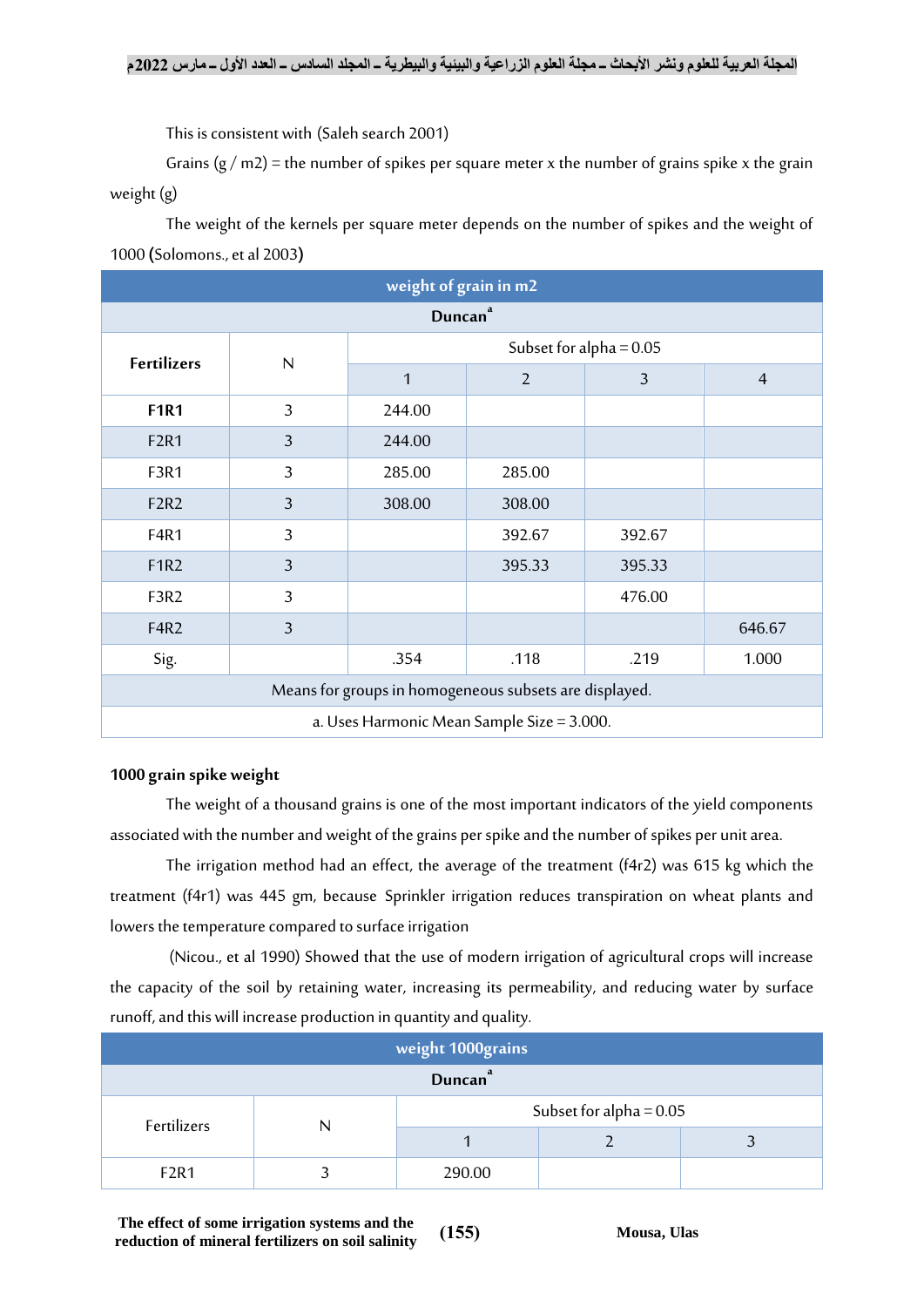# **المجلة العربية للعلوم ونشر األبحاث ــ مجلة العلوم الزراعية والبيئية والبيطرية ــ المجلد السادس ــ العدد األول ــ مارس 2022م**

|                                                        |   | weight 1000grains                          |        |        |  |  |  |
|--------------------------------------------------------|---|--------------------------------------------|--------|--------|--|--|--|
| <b>F1R1</b>                                            | 3 | 300.00                                     |        |        |  |  |  |
| F3R1                                                   | 3 | 338.67                                     | 338.67 |        |  |  |  |
| <b>F1R2</b>                                            | 3 | 399.67                                     | 399.67 |        |  |  |  |
| <b>F4R1</b>                                            | 3 | 444.67                                     | 444.67 |        |  |  |  |
| F3R2                                                   | 3 | 446.67                                     | 446.67 |        |  |  |  |
| F <sub>2</sub> R <sub>2</sub>                          | 3 |                                            | 479.33 | 479.33 |  |  |  |
| <b>F4R2</b>                                            | 3 |                                            |        | 614.67 |  |  |  |
| Sig.                                                   |   | .074                                       | .102   | .084   |  |  |  |
| Means for groups in homogeneous subsets are displayed. |   |                                            |        |        |  |  |  |
|                                                        |   | a. Uses Harmonic Mean Sample Size = 3.000. |        |        |  |  |  |

# **harvest index%:**

It gives an idea of the efficiency of grain production in the plant

# **% Harvest index = grain yield / biology yield x 100**

Roots, leaves, stems, grains, grains are all called biological quotient while economic quotient is only grains

The harvest yield gave a significant difference 0.05 to the preference for sprinkler

irrigation compared to surface irrigation according to the mean values in rate of 65.6%

| %harvest index                                         |              |                           |                |                |
|--------------------------------------------------------|--------------|---------------------------|----------------|----------------|
| Duncan <sup>a</sup>                                    |              |                           |                |                |
| Fertilizers                                            | $\mathsf{N}$ | Subset for alpha $= 0.05$ |                |                |
|                                                        |              | $\mathbf{1}$              | $\overline{2}$ | $\overline{3}$ |
| <b>F1R1</b>                                            | 3            | 13.33                     |                |                |
| <b>F1R2</b>                                            | 3            | 18.33                     | 18.33          |                |
| F3R1                                                   | 3            | 22.00                     | 22.00          |                |
| F <sub>2R1</sub>                                       | 3            |                           | 23.00          |                |
| F4R1                                                   | 3            |                           | 25.67          |                |
| F <sub>2R<sub>2</sub></sub>                            | 3            |                           |                | 37.00          |
| F3R2                                                   | 3            |                           |                | 38.67          |
| <b>F4R2</b>                                            | 3            |                           |                | 39.00          |
| Sig.                                                   |              | .068                      | .128           | .660           |
| Means for groups in homogeneous subsets are displayed. |              |                           |                |                |
| a. Uses Harmonic Mean Sample Size = 3.000.             |              |                           |                |                |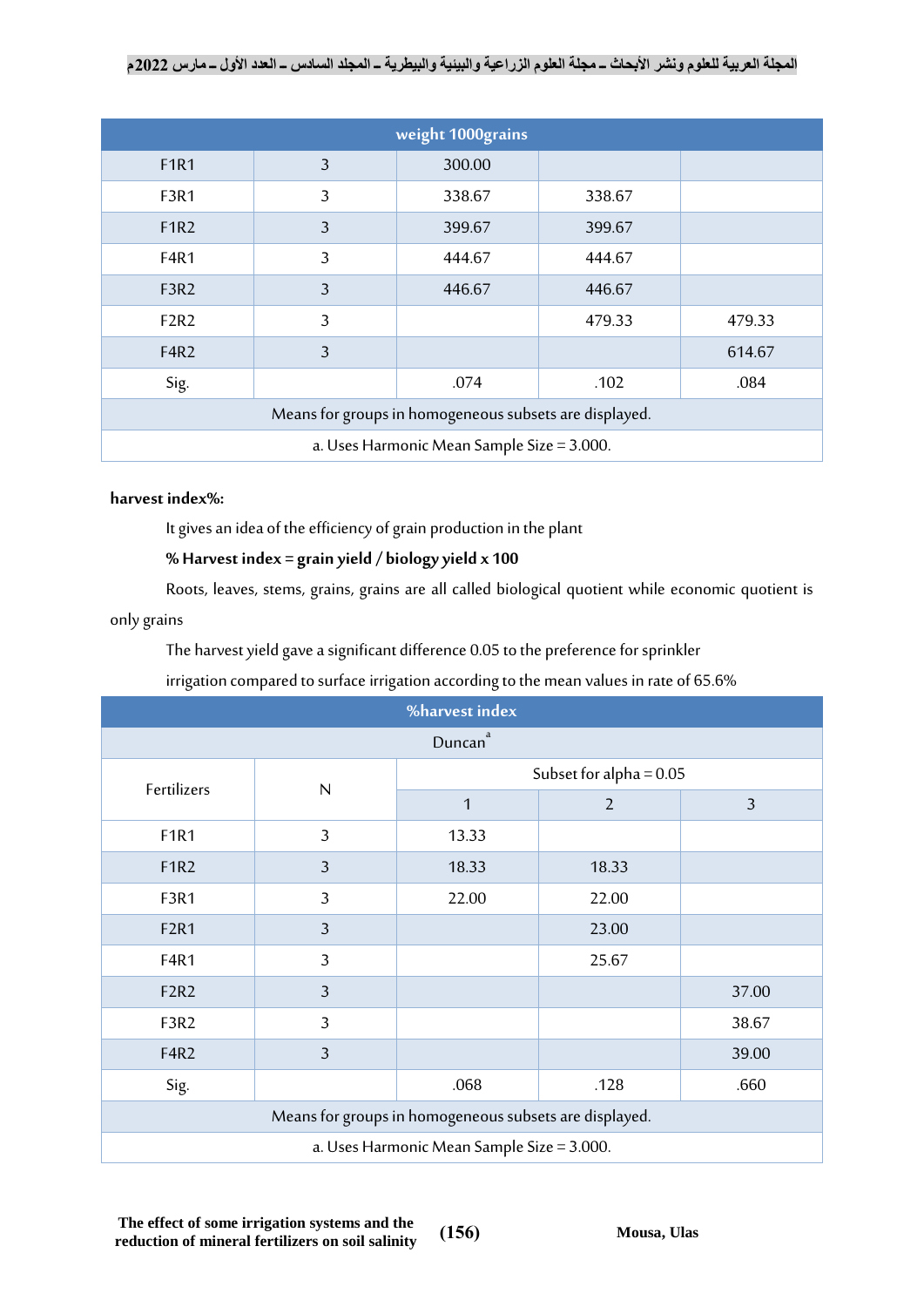#### **Discussion of results according to the Duncan method.**

It is noted from the tables that the transactions are divided into homogeneous groups 1 2 3 4... etc. The transactions that do not fall into one group have a significant difference between them and those that fall into one group have no significant difference

#### **CONCLUSION.**

We recommend using the p4 fertilizer sample and using sprinkler irrigation due to the achieved results, which gave significant differences in the statistical analysis.

# **References.**

- Abdul- Jabbar, Mustafa Sobhi., Abdel- Wahab Khudair, (2016) Comparison of the performance of pivots and surface irrigation of wheat. Anbar Journal of Agricultural Sciences. Volume 14, Issue 1
- Al- Alawi, Hassan Hadi Mustafa (2011)The effect of the source and levels of nitrogen in wheat and some soil chemical properties. Diyala Journal of Agricultural Sciences, 3 (1) 73- 82
- Al- Ani, Najm Abdullah (1998) Improving the benefit of modern irrigation method. Ministry of Agriculture. Baghdad
- Al- Dairi, Walid., Hayat Toushan., Salim Badlisi., Aqba Basal (2011) Study the Influence of Some Irrigation Methods on the Productivity of two Irrigated Cereals on some Physiological Parameters in Maskane Region/Syria. League of Arab States | Arab Center for Dry Land Studies
- Al- Omari, Muhammad Ragheb (2003)The effect of using organic fertilizers on the productivity of municipal wheat varieties. An- Najah National University College of Graduate Studies. Master Thesis. Palestine
- Alawadi, Raji.Ali (2020) Effect of sprinkler irrigation method and urea fertilizer before flowering on wheat plant. Rese.Office|Min.of Agric Iraq.
- Altay, V.& Ozturk, M (2012) Land degradation and halophytic plant diversity of Milleyha wetland ecosystem (Samnda G'- Hatay), Turkey. Pak. J. Bot., 44:35- 50, special issue.
- Amin I. Ismayilov, Amrakh I. Mamedov, ORCID, Haruyuki (2021)Soil Salinity Type Effects on the Relationship between the Electrical Conductivity and Salt Content for 1:5 Soil- to-Water Extract.
- Beche, E., Benin, D., Da Silva, C. L., Munaro, L. B., Marchese, J. A (2014) Genetic gain in yield and changes associated with physiological traits in Brazilian wheat during the 20th century. Eur. J. Agron. 61, 49–59. doi: 10.1016/j.eja.2014.08.005
- Bushra. A. Gaber Mohammed and Ayad H.Ali (2011)Response of wheat (Triticum aestivum L.) to nitrogen fertilizer affected by planting method